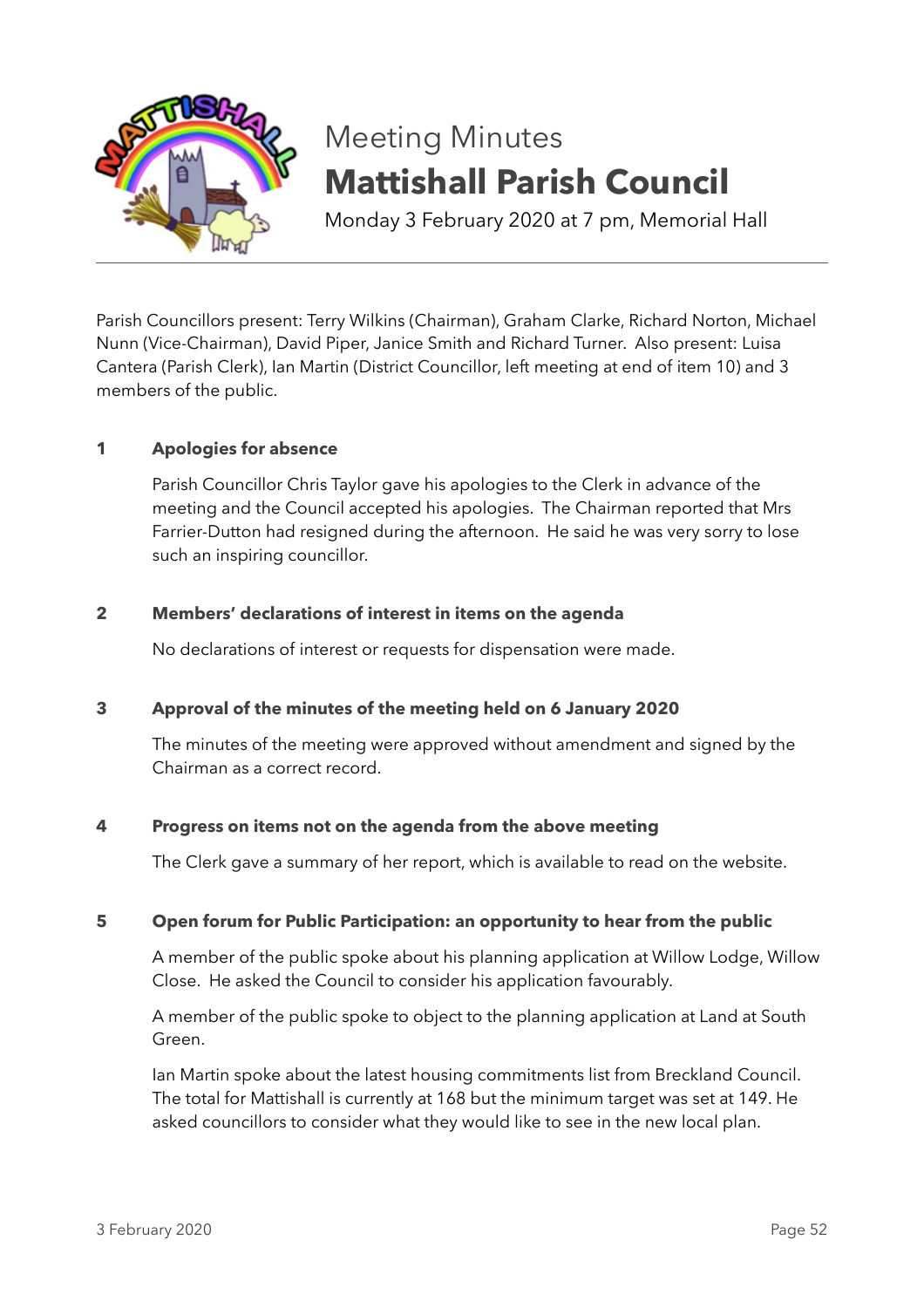#### **6 Planning matters**

#### 6.1 **Results of applications (decisions taken by Breckland Council)**

3PL/2019/1273/PIP - Permission in principle for two detached dwellings (Town & Country Planning (Permission in Principle) Amendment) Order 2017 - Land to the north of Rushbrick House, Mill Road: Withdrawn by the applicant.

#### 6.2 **Planning application comments sent to Breckland Council during January**

The following comments were made by the Neighbourhood Plan delivery and monitoring group and sent into Breckland Council on 22 January as the date of the call-in was before the next council meeting on 3 February 2020:

3PL/2019/1602/F - Willow Lodge, Willow Close - Change of use of swimming pool to dwelling with new double garage and new vehicular access off Cedar Rise: The Parish Council objects to this application. Mattishall has already exceeded its minimum requirement, to 2036, of dwellings as detailed in the Local and Neighbourhood Plans. The adopted Local Plan shows no further allocations for the Parish and none of the other policies in that Plan justify giving this application permission.

The plans submitted with this application are very poor quality and appear to show access to the proposed dwelling via land designated in the adjoining development, Walnut Tree Fields, as communal. The Parish Council is currently in the process of taking responsibility for this land and has not been made aware of any changes in status of any part of the land. The Parish Council will be seeking clarification on this matter from the developer of Walnut Tree Fields before finalising its acceptance of responsibility for this land.

3PL/2019/1585/VAR - Land adjacent to Daryl Farm, Mill Road - Variation of conditions no 2 & 7 on 3PL/2018/0252/F - Alteration to approved garage design: The Parish Council objects to the removal of condition 7. The original application was supported by the Parish Council on the basis that the dwelling would be a Passiv House; if that is no longer the case the Parish Council cannot continue to offer its support.

The officer's recommendation on the original application, 3PL/2018/0252/F, is very clear on this matter: Para 7.3 given that a 5-year land supply cannot be demonstrated, the proposal is to be considered in the context of the NPPF, this, together with the fact that the dwelling is to be a Passiv House, tips the balance and conditional approval is recommended.

3PL/2019/1587/VAR - 1 Cedar Close: Variation of condition 2 of 3PL/2015/0237/F garage roof amended: No objection.

3PL/2019/1580/VAR - Walnut Tree Farm, Mill Road - Variation of Condition 2 of 3PL/ 2019/0631/F - amended design: No objection.

# 6.3 **Report and recommendations on planning applications from the Delivery and Monitoring Group (DMG)** - Comments will be sent to Breckland Council:

3PL/2010/1295/F - Land at South Green - Amended scheme - conversion and extension of existing building on site with new garage/cartshed: Objection. Completions and commitments are now significantly in excess of the allocation to 2036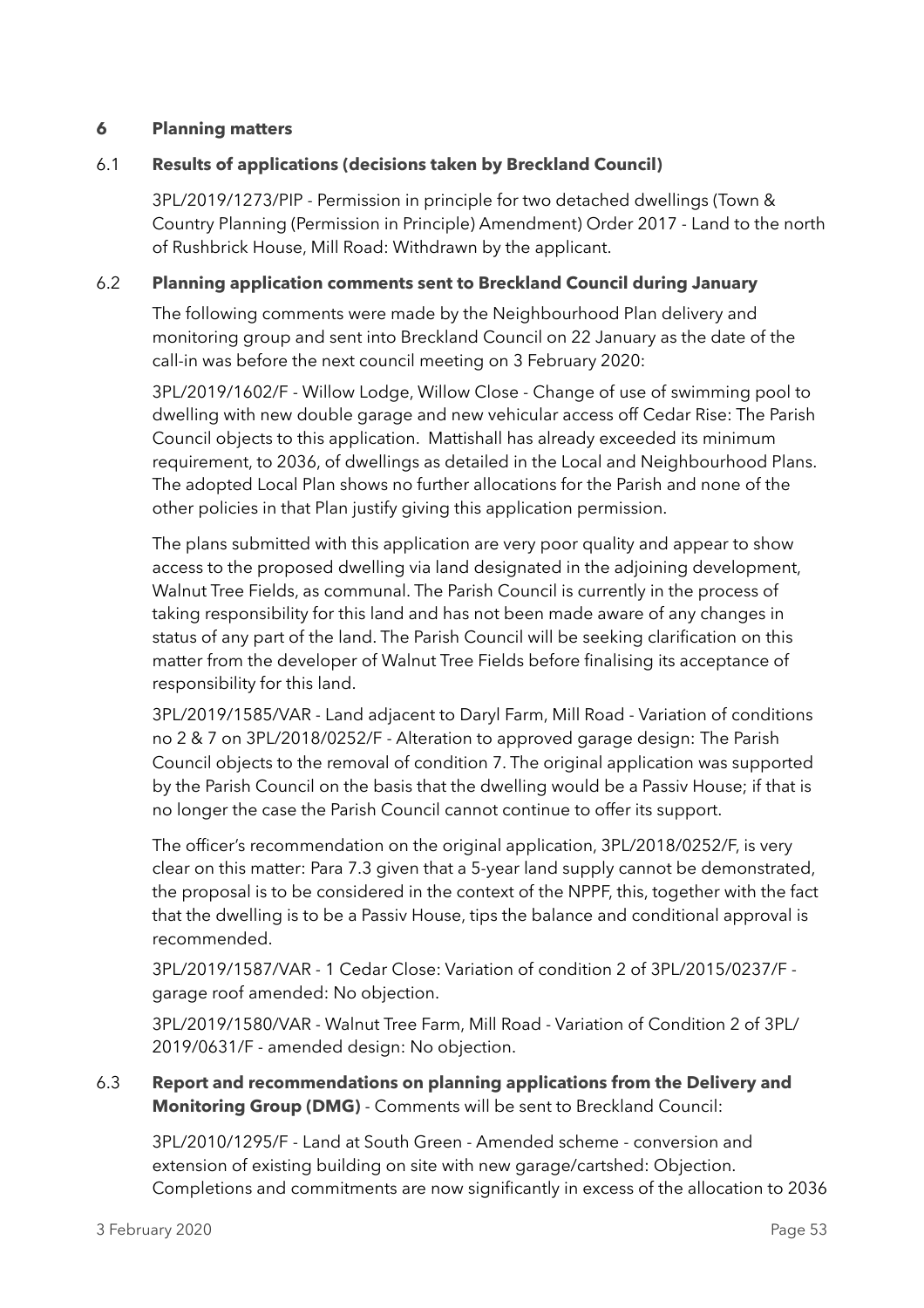and there is a confirmed 5 year land supply. The application site is some distance outside the settlement boundary and approval is not permissible under any policies in either the Breckland Local Plan or the Mattishall Neighbourhood Plan.

3PL/2019/1602/F - Willow Lodge, Willow Close - Change of use of swimming pool to dwelling with new double garage and new vehicular access off Cedar Rise - Plan amended to include access within red line (notice served on Abel Homes): The Parish Council voted to support this application [a change from the comment previously submitted on 22 January 2020].

# 6.4 **Agreement on delegated authority to the Neighbourhood Plan delivery and monitoring group to allow the group to comment on planning applications if time does not allow plans to be considered at the next council meeting**

The Parish Council **RESOLVED** to delegate authority to the NP delivery and monitoring group to comment on planning applications as described above with the proviso that if the group feels that an application should be discussed by the Parish Council they will ask the Chairman to call an extraordinary meeting. Planning application comments will be sent to the Clerk for submission to Breckland Council.

# **7 Updates from individual council members (for information only)**

# 7.1 **SAM2 (speed awareness messaging sign) and Speed watch**

The Chairman reported that two members of the Speed watch team met in January to monitor traffic in a 30 mph zone. Two speeding vehicles driving at 42 mph were reported to the Police.

The SAM2 sign was positioned on Welgate during January. Councillors were surprised to hear that 12,000 vehicle movements were detected during the 4-week period.

# 7.2 **A47 dualling**

Mr Nunn gave an update. He has raised concerns from the last multi-parish meeting concerning the proposed junctions on the new A47 dual carriageway and in particular the Wood Lane junction.

# 7.3 **January youth club sessions**

Mr Nunn reported that the numbers were lower than usual possibly due to illness and the dark, winter nights. The Clerk was asked to advertise the youth club to encourage youngsters to return.

# **8 Village events**

# 8.1 **Update from the VE Day working group**

Dr Piper has spoken to Poultec and they have agreed to supply some food for the event. Tabnabs has agreed to bake a special cake, the Scouts and Mattishall Society will run a stall, the Women's Institute will bake cakes from the era. One wartime vehicle will be on show at the event and two people dressed in full wartime military dress. The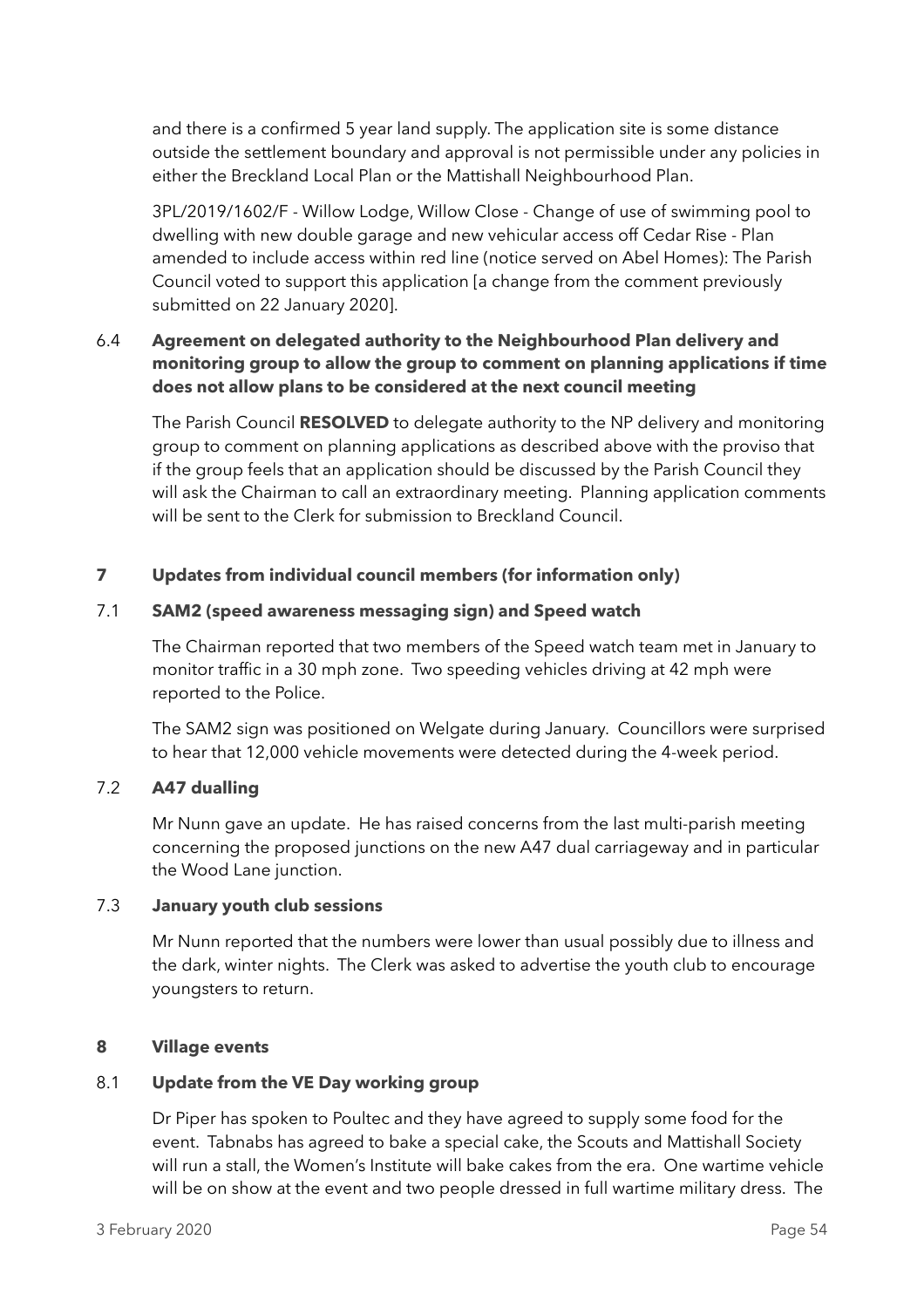Mattishall village website editor will be providing items, such as wartime photographs, for the display. The working group proposed that bunting, banners, trilbies, replica ID cards and ration books are purchased. The Council **RESOLVED** to purchase these items.

# 8.2 **Safeguarding policy for use at village events**

The Chairman, Dr Piper and the Clerk met during January to draft a safeguarding policy. Mr Clarke offered to be the Council's safeguarding officer. The Council **RESOLVED** to adopt the policy and appoint Mr Clarke as the safequarding officer.

# 8.3 **Operation London Bridge update**

Mrs Smith reported that the vicar at All Saints Church has plans in place, including books of condolence and tolling of bells following death of the Queen. Mrs Smith suggested a tea party when the time comes to commemorate the life of the Queen.

# **9 Update from the Barlow Charity**

Dr Piper reported that a footpath has been constructed from Old School Green carpark down to the pavement on Dereham Road in response to a recent issue raised by a resident.

# **10 Discussion on the transfer of open space at Walnut Tree Fields**

The Council discussed various outstanding tasks and issues prior to the handover of open space land at the site. It was **RESOLVED** to withdraw from the agreement with Abel Homes.

# **11 Village Green**

# 11.1 **Discussion on dealing with anti-social behaviour on the village green and**

# & 11.2 **discussion on whether to purchase a goal post for the village green**

It was agreed to postpone discussion on these items until the next meeting.

# **12 Discussion on whether to send a letter to UK Power Networks expressing dissatisfaction with the recent power cuts in Mattishall**

The Council **RESOLVED** to send a letter to UK Power Networks, copying in George Freeman MP.

# **13 Discussion on the bench requiring repair at the gym area**

The Clerk explained that two of the slats on the bench were rotten and the Council either needed to agree to replace the slats or dispose of the bench. The Clerk was asked to speak to contractors to find out the cost of repairs.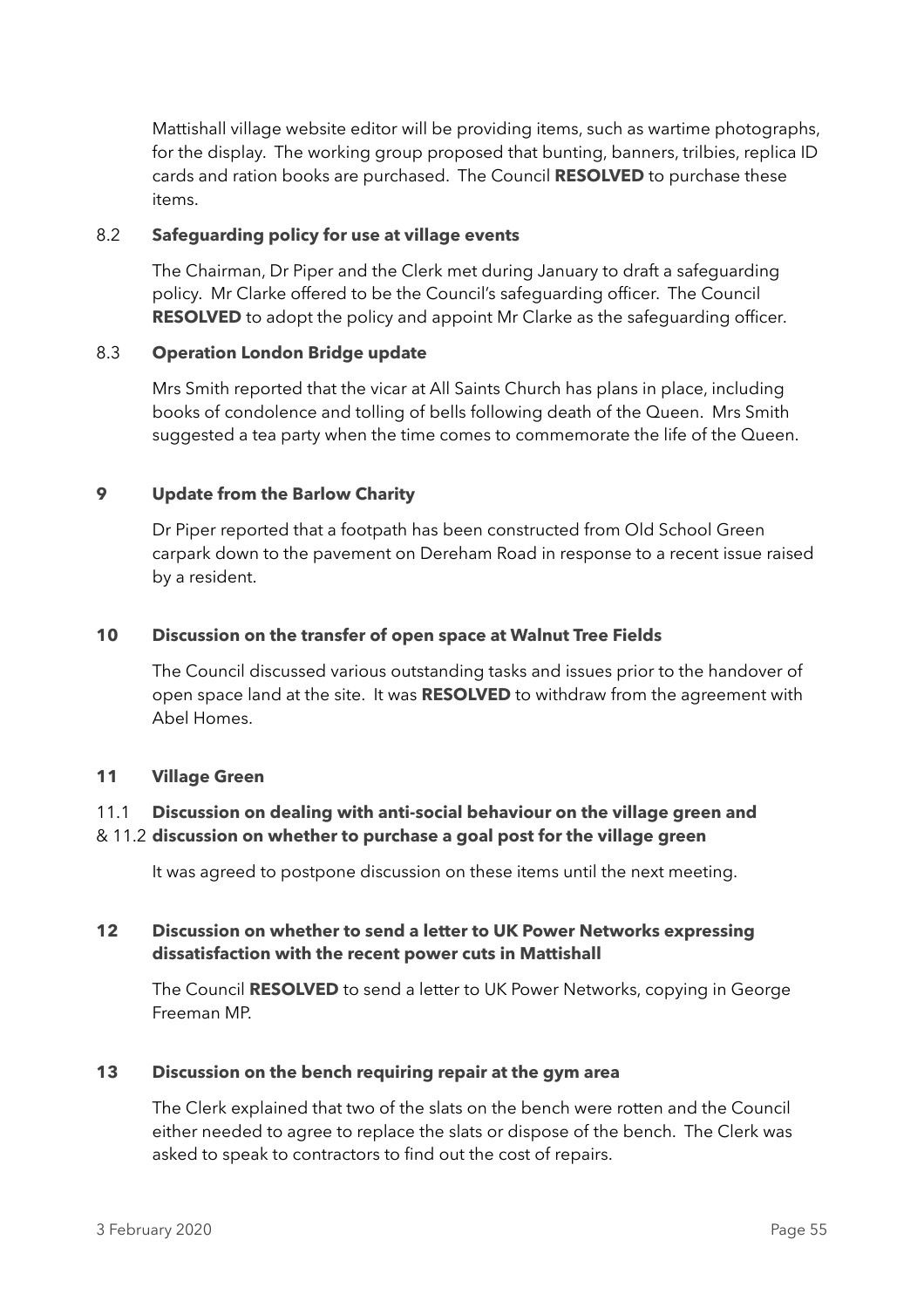# **14 Discussion on outstanding tasks previously undertaken by the handyman and not being undertaken by the gardener**

The Clerk explained that the two areas that were not being undertaken by the gardener were litter picking and general repairs. There is a village litter pick planned for 28 March and there could be two further litter picks later in the year. The plaster on the wall at the play area requires the plaster to be removed, rendered and painted. The Clerk was asked to obtain quotations for this work.

#### **15 Speakers for the Annual Parish Meeting**

The Clerk provided councillors with a draft agenda for the Annual Parish Meeting planned for Wednesday 22 March and asked who they would like to invite to speak. The Clerk will invite a variety of local organisations.

It was **RESOLVED** to suspend Standing Orders to extend the meeting over 2.5 hours.

#### **16 Training for councillors**

The Chairman and Vice-Chairman would like to attend a chairs' networking event in March and Mrs Smith would like to attend a parish council seminar, also in March. The Council **RESOLVED** to approve the training.

#### **17 Finance**

# 17.1 **Consideration of a payment to the Community Car Scheme for their annual insurance**

The Clerk explained that the Car Scheme has asked if the Parish Council can reimburse them for the cost of the recent annual insurance premium (this has been paid by the Parish Council for many years and the document has been presented as proof of payment). The Council **RESOLVED** to pay £193.05 to the Car Scheme.

#### 17.2 **Payment of accounts list**

The Council **RESOLVED** to approve the payments list (final page).

#### **18 Correspondence**

The correspondence was available for councillors to read.

#### **19 Items for the next meeting agenda (Monday 2 March 2020)**

Update from the VE Day working party, goal posts for the village green and village green security, A47 dualling update and clerk recruitment update will all feature as discussion items on the next agenda.